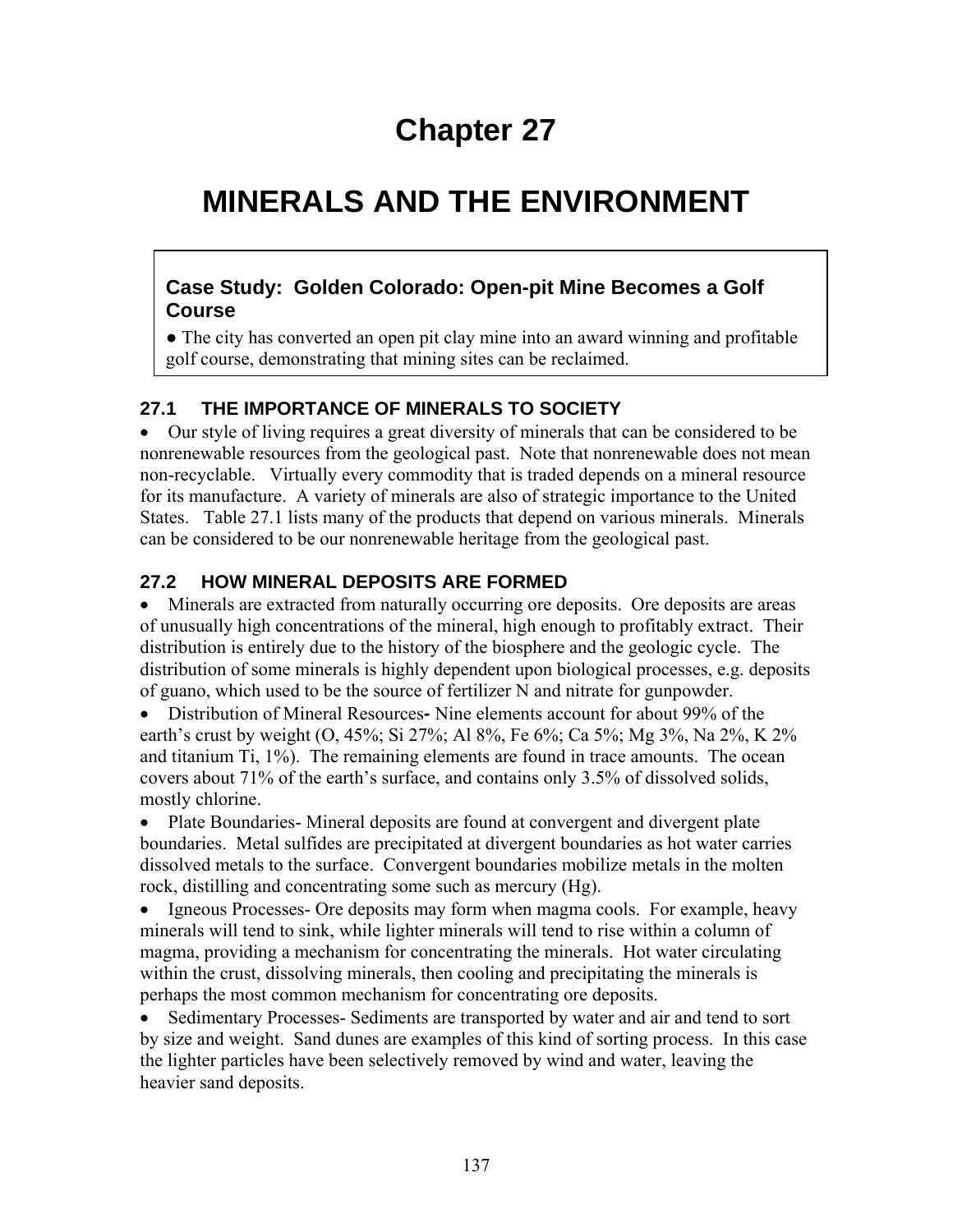• Evaporites- Inland oceans of salt and freshwater can evaporate leaving deposits called evaporates. Marine evaporates are rich sources of bromine, iodine, calcium chloride, sodium chloride, magnesium and in some cases heavy metals such as copper, lead and zinc.

• Non-marine Evaporites (solids rich in sodium, calcium, carbonate, sulfate, borate)

• Brines (high salinity liquids rich in bromine, idodine, calcium, chloride and magnesium.

• Biologicical Processes- Some mineral deposits, including phosphate and iron are formed by biological processes. The ores are associated with sedimentary rocks formed billions of years ago. The formation of some of these deposits would have only occurred at a time when the earth's atmosphere contained much less oxygen.

• Weathering Processes- Weathering, the chemical and mechanical decomposition

## **A CLOSER LOOK 27.1: Canada's Butchart Gardens: From Eyesore to Eden**

The story of the Butchart Gardens on Vancouver Island is a wonderful example of philanthropy, and the vision Jenny Butchart. In the early 1900s a 20 m deep excavation on Vancouver Island was abandoned and then transformed into a garden paradise. Today this garden has become a major tourist attraction The garden was finished in 1921 and is today a major tourist attraction. This is well worth a visit.

of rock, is a process that can concentrate some minerals in the soil, particularly when the minerals are insoluble. An aluminum ore known as bauxite is formed in this manner.

## **27.3 RESOURCES AND RESERVES**

● Mineral **resources** are broadly defined as elements, compounds, minerals or rocks that exist in a form that can be profitably extracted.

● Mineral **reserves** are that portion of the mineral deposit that cannot be economically or legally extracted at the time of the evaluation. Note that today's reserve may be tomorrow's resource as supply declines and prices rise or as legal restrictions are lifted.

### **27.4 CLASSIFICATION, AVAILABILITY, AND USE OF MINERAL RESOURCES**

Availability- Mineral resources can be parsed into several categories:

- 1) elements for metal production
- 2) building materials
- 3) minerals for the chemical industry
- 4) minerals for agriculture
- 5) food supplements important for human health (e.g. iodine).

• Minerals cannot be exhausted (there is conservation of mass), so the issue is the cost of maintaining a supply through recycling and mining. Mineral resources are limited, so the option to maintain the supply by mining has a time limit.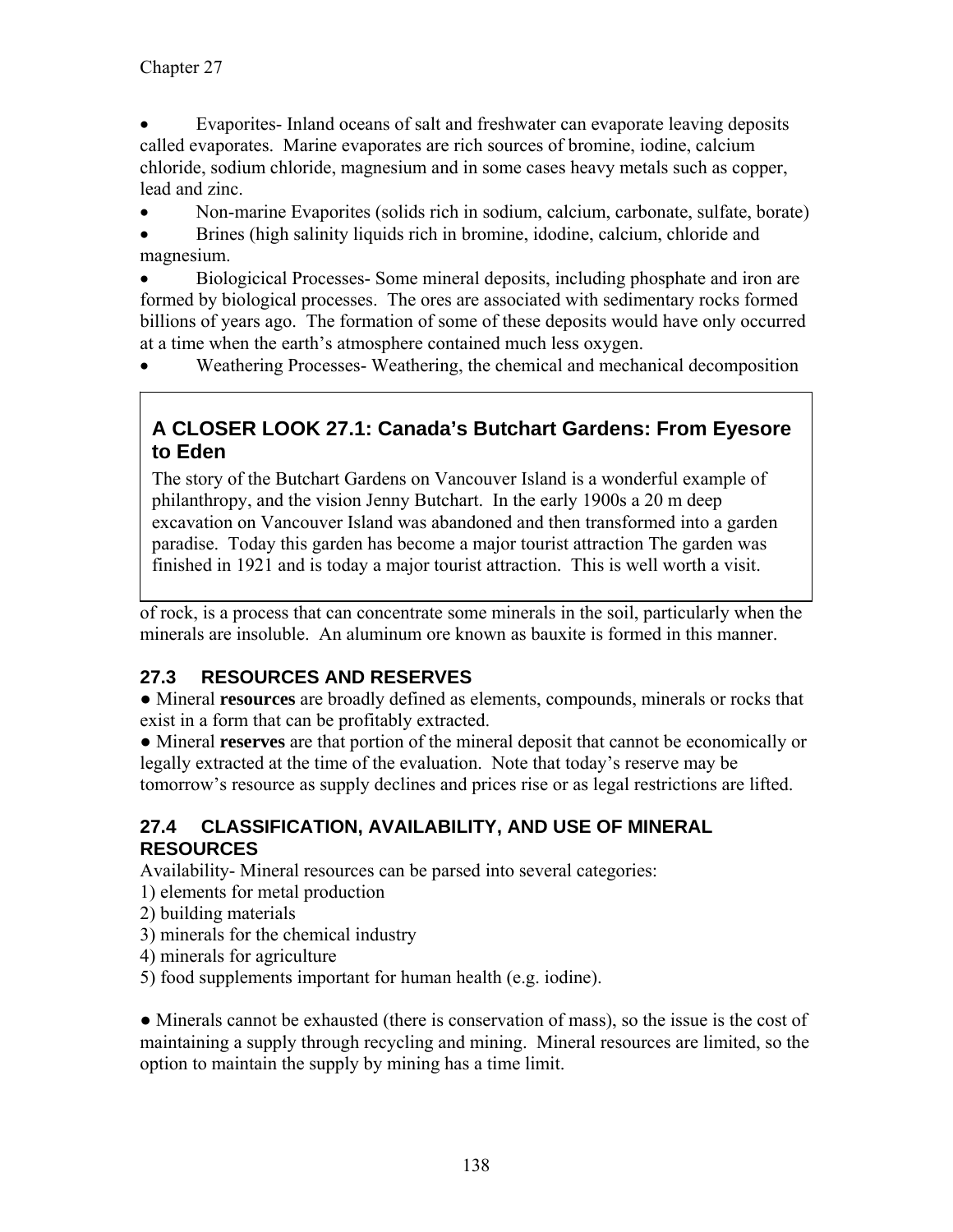• Mineral consumption may take several alternative pathyways. See Fig. 27.4 Conservation and recycling can extend the supply.

● U.S. Supply of Mineral Resources- Domestic supplies of many minerals in the U.S. are limited. Like oil, the U.S. relies on imports. The availability of these minerals has an extremely important impact on American industry and in turn, on U.S. defense capabilities. Without just a few critical minerals, such as cobalt, manganese, chromium, and platinum, the defense industry would not be able to function.

#### **27.5 IMACTS OF MINERAL DEVELOPMENT**

Impact varies with stage of development, ore quality, mining procedures and local factors such as climate and hydrology.

● Environmental impacts derive from the nature of the extraction process (e.g. surface vs. deep mining), the manner of waste (e.g. tailings) processing, transportation processes (e.g. track damage to sensitive ecosystems), and location (e.g. proximity of the activity to surface and ground water). For example, mine tailings can leach toxins into surface and ground water (acid mine drainage is a classic example). Surface mines or strip mines removes the soil and vegetation, and destroys the ecosystem unless the land is rehabilitated upon the cessation of mining activity.

• Social impacts include problems associated with large scale movements of a workforce specialized on an activity that is often temporary. The closure of a mine, for example, often brings great stress to small towns that depend on a single industry for the economic well-being.

#### **27.6 MINIMIZING ENVIRONMENTAL IMACT OF MINERAL DEVELOPMENT**

Minimizing impacts of mineral development requires knowledge of the entire production process (see Fig. 27.7). Minimizing impacts can take several paths:

● Federal, state and local regulation. E.g. Regulation of the mining industry has resulted in the reclamation of about 50% of their abandoned lands.

• On- and off-site treatment of waste. Technologies such as bioremediation, including the use of genetically engineered microbes and artificial wetlands can reduce the waste losses. Losses of wastes that result from erosion can be minimized.

• Adopt best management practices by designing the process so as to reduce the amount of waste produced, reuse materials in the waste stream, and recycle. Economize by locating donor and recipient industries in the same area. For example, when the waste products of one industry are the raw materials in another, both industries and the environment benefit when the industries are located in close proximity. Engineering schools are beginning to develop curricula that focus on 'green engineering', which is a based on this new philosophy of designing environmentally benign industrial systems.

## **27.7 MINERALS AND SUSTAINABILITY**